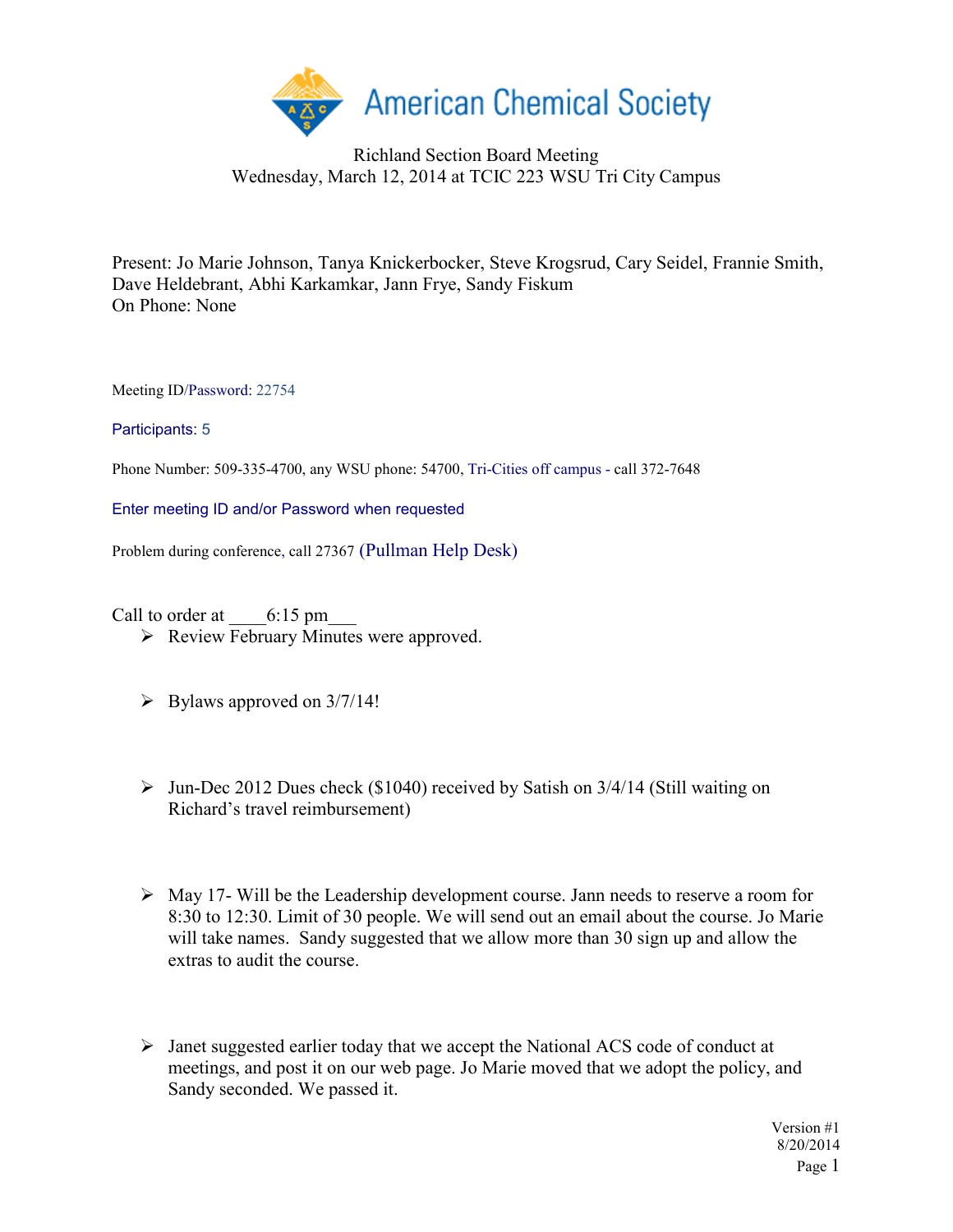

Richland Section Board Meeting Wednesday, March 12, 2014 at TCIC 223 WSU Tri City Campus

 $\triangleright$  Sandy Fiskum has been recognized as Outreach volunteer of the year. Dave Koppenaal has been named 2014 recipient of the Division of analytical chemistry award in chemical instrumentation for his work in unique plasma-source mass spec instrumentation. Karen Grant is being nominated for 2014 ACS Fellow.

## $\triangleright$  March Events

- Mid-Columbia Science Fair  $(3/13-15/14)$   $(\$300 + \$50 + \$50)$  We have several members signed up to judge the senior division (grades 10-12) on behalf of the ACS.
- National Meeting-"Chemistry & Materials for Energy"-Dallas-3/16-20/14- Anna, Janet and Richard are attending. Anna is taking 18 students, and has requested that we consider donating some money to help defray the costs. We had proposed \$2800 to cover student travel costs. We plan to give \$2000 to Anna for the national meeting, and the remaining \$800 to Karen to cover costs for the northwest regional meeting.
- March 25-26- Gear up science festival at YVCC. They expect about 2000 students. There are hundreds of exhibits, and ages range from kindergarten to  $12<sup>th</sup>$ grade.
- Science Café Planning/Budget Vote-Tuesday, 3/18/14-6PM Richland Public Library, Gallery Room, Dr. Karthi Ramasamy (Biomass Conversion Processes to Hydrocarbon Fuel)- We will have food and drinks-Jann will get fruit and cookies, Sandy will get cheese and crackers. Frannie will get copies of the budget. Dave will take photos. Steve will send out a reminder and is trying to contact AICHE to let them know. We will also put flyers up at work.
- Expanding Your Horizons (3/22/14)- We are not participating this year. We did not volunteer in time to make their program.
- Hanford High Knowledge Bowl (3/22/14) (\$100)- They are going to state.
- Nuclear Science Merit Badge (3/22 and 3/29/14) Sandy has 36 scouts signed up to participate, and 20 on the waitlist for next year
- Lewis and Clark Science club- Sandy and Dave spent the last month conducting chemistry experiments with elementary school students. The goal was to teach kids observation and chemistry testing skills, including pH tests, flame tests, and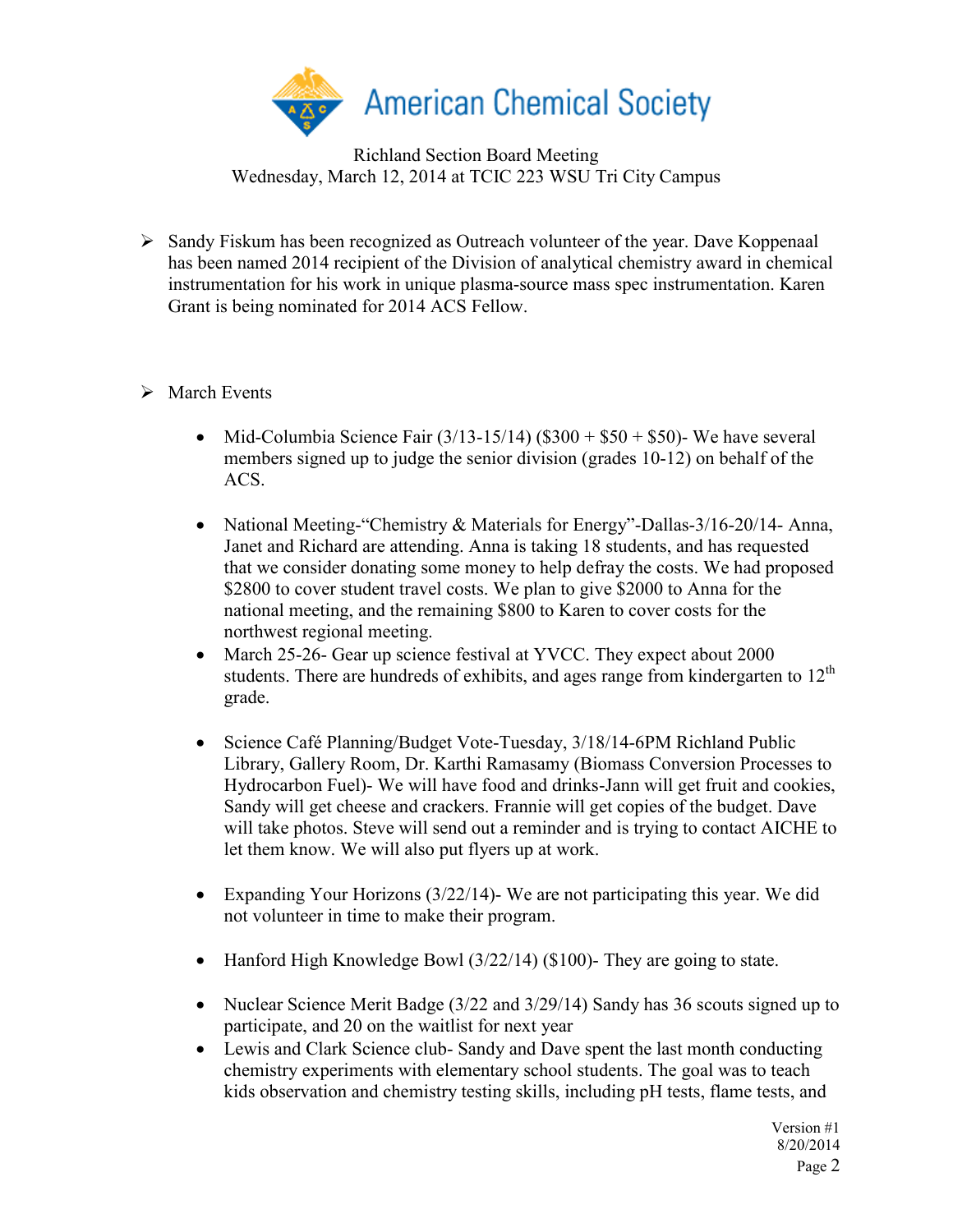

Richland Section Board Meeting

Wednesday, March 12, 2014 at TCIC 223 WSU Tri City Campus others testing with white kitchen powders (flour, salt, baby powder, cream of tartar, etc.)

- Tanya said that they held a Science Olympiad a couple of weeks ago at YVCC. It was well attended.
- Chemistry Olympiad Cary said we have 8 students who are going to take the test. It will be held in Yakima. Students from Hanford, Richland, West Valley, Highland, Selah, East Valley.
- Tanya also reported on the Chem Club outreach activity that they held at Central Washington University. She said it was fun and well attended.
- We plan to apply for other outreach grants for underserved groups to stimulate interest in science.